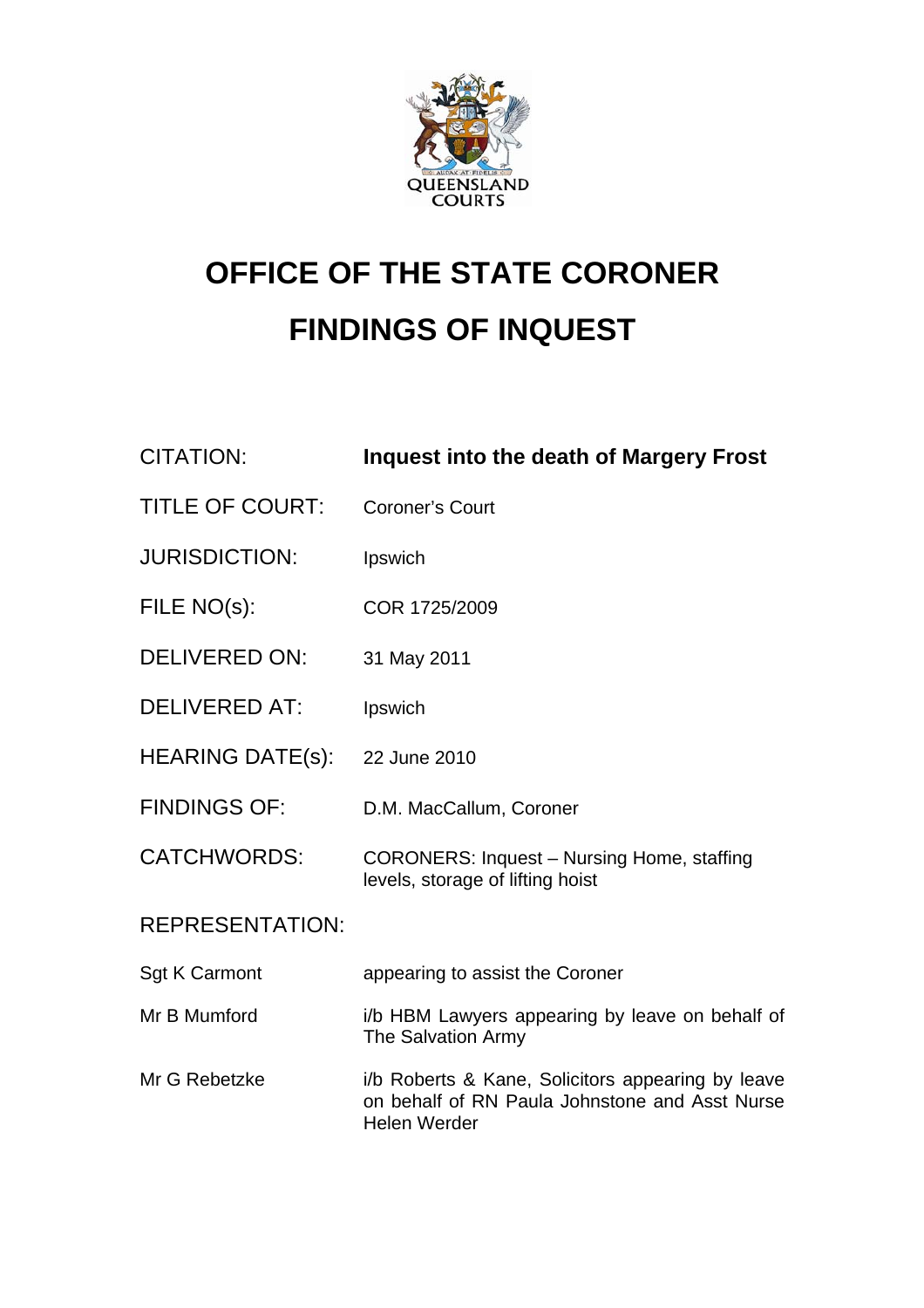# *CORONERS FINDINGS AND DECISION*

The *Coroners Act 2003* provides in s45 that when an inquest is held into a death, the Coroner's written findings must be given to the family of the deceased person and to each of the persons or organisations granted leave to appear at the Inquest. These are my findings in relation to the death of Margery Frost. They will be distributed in accordance with the requirements of the Act.

## **CORONER'S JURISDICTION**

A coroner has jurisdiction to inquire into the cause and circumstances of a reportable death. Where possible the coroner is required to find:

- Whether death in fact happened;
- The identity of the deceased;
- When, where and how the death occurred; and
- What was the cause of death.

An Inquest is not a trial between opposing parties but an inquiry into the death. The focus is on discovering what happened, not on ascribing guilt, attributing blame or apportioning liability. The purpose is to inform the family and the public of how the death occurred and if relevant, recommending ways to reduce the likelihood of similar deaths. As a result, the Act authorises a coroner to make preventive recommendations concerning public health or safety, the administration of justice or ways to prevent deaths from happening in similar circumstances. However a coroner must not include in the findings or any comments or recommendations, statements that a person is or maybe guilty of an offence or express an opinion on any civil liability.

## **ADMISSIBILITY OF EVIDENCE AND THE STANDARD OF PROOF**

Proceedings in a coroner's court are not bound by the rules of evidence because s37 of the Act provides that the court "*may inform itself in any way it considers appropriate."* That does not mean that any piece of evidence, however unreliable or irrelevant will be admitted and acted upon. It simply enables the coroner greater scope to receive information that may not be admissible in other proceedings and to have regard to its provenance when determining what weight should be given to the information.

A coroner should apply the civil standard of proof, namely the balance of probabilities but the approach referred to as the *Briginshaw* sliding scale is applicable. This means that the more significant the issue to be determined, the more serious the allegation or the more inherently unlikely an occurrence, the clearer and more persuasive the evidence should be.

A coroner is obliged to comply with natural justice and to act judicially. This means that no findings adverse to the interest of any party may be made without that party first being given an opportunity to make submissions against findings that might be damaging to the reputation of any individual or organisation.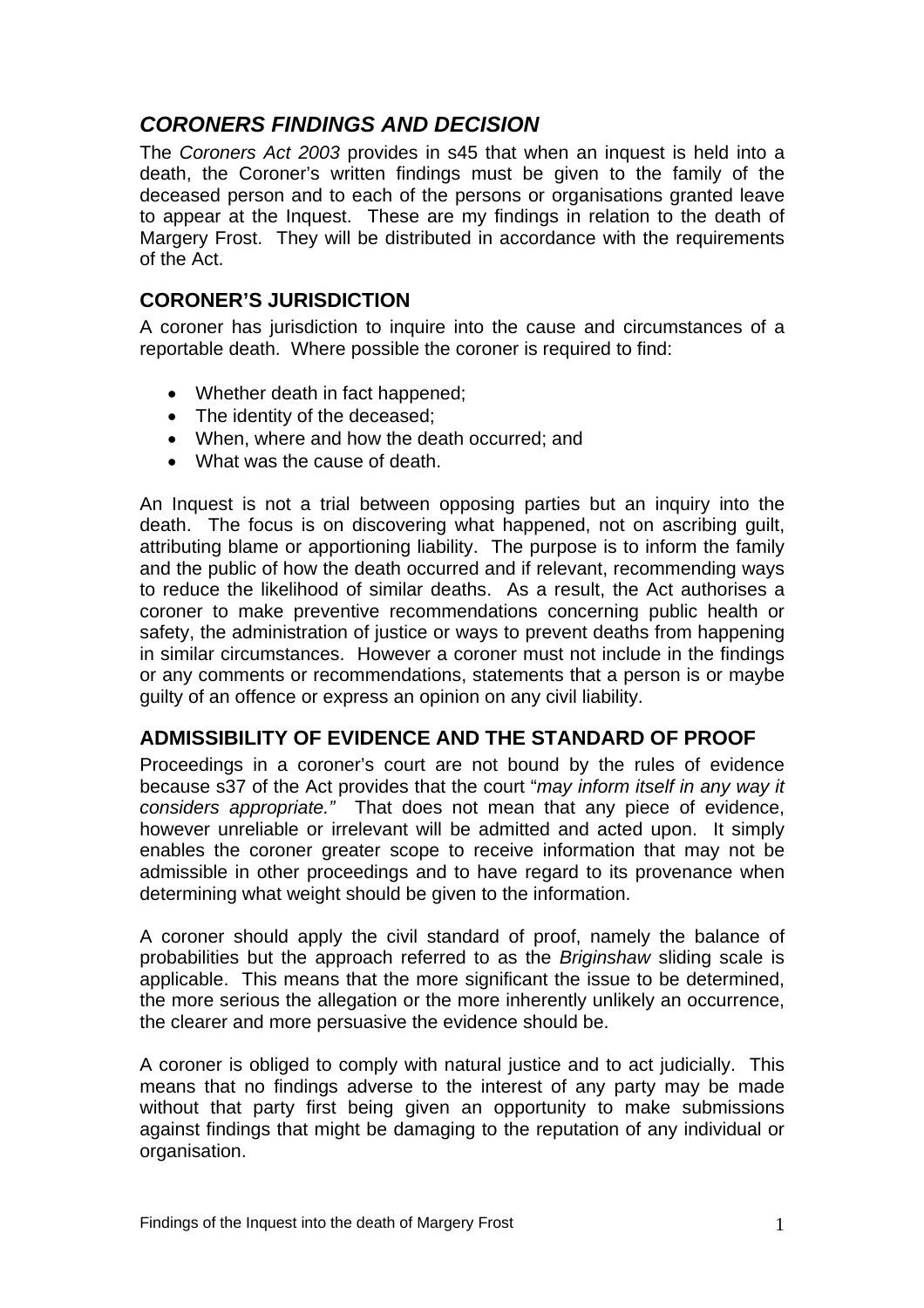#### **BACKGROUND**

Mrs Frost was a resident of Riverview Gardens Nursing Home, Riverview at the time of her death and had only moved there on  $11<sup>th</sup>$  August, 2009 after a stay in hospital. Prior thereto she had been an occupant of Warrina Village Nursing Home, Chelmer. She was occupying Room 23, Oak Wing at the centre. Mrs Frost was a frail, elderly lady who was born on  $12<sup>th</sup>$  October, 1923. On the day of her death Mrs Frost was visited by both her son William Frost and his daughter Kelly Jean Frost. Mr Frost reports that his mother informed him that another lady had been in the room the night before and that she had hurt her. Mr Frost took little notice of this as he thought it may have been as a result of his mother's dementia.

Mr Frost left his mother prior to 6.00pm on the  $12<sup>th</sup>$  August, 2009 and she was next seen at about 6.15pm by Helen Werder, a trainee nurse. Ms Werder states that Mrs Frost was still seated in the medical chair which she had been in when Mr Frost left.

At about 7.20pm Paula Johnstone, a registered nurse also in the employ of the nursing home, went to answer an emergency alarm which had been activated in another room. As she passed Mrs Frost's room Ms Johnstone saw Mrs Frost lying on the floor. Mrs Frost's head was lying against a hoist which is used to assist frail patients into and out of bed. The hoist had earlier been seen in the hallway outside Mrs Frost's room. The room across the hallway from Mrs Frost, being room 22, was occupied by another resident Mrs Eva Samford who was at the relevant time aged about 92 years and who was suffering from dementia. Mrs Samford had some history of wandering into the rooms of other residents. When Ms Johnstone arrived she observed Mrs Samford to be seated at the end of the hallway near Room 24 and her walking frame was found in the position where the hoist had earlier been located i.e. the alcove used to store the hoist.

Early investigations by the police ascertained that the hoist was not supposed to have been in Mrs Frost's room and that it had not been used by the nursing staff to assist Mrs Frost.

When Mrs Frost was transferred to Riverview the transfer letter provided with her paperwork stated that she had a history of falls. She was assessed as needing full assistance with all activities and a hoist was to be used to assist her into and out of bed as required. When Ms Johnstone arrived she observed Mrs Frost's head to be on top of the right leg of the hoist. Nurse Johnstone was unable to detect any vital signs.

Upon notification to the police, officers arrived and a crime scene was declared. Fingerprints were collected and DNA was also collected. No fingerprints of any value were retrieved and the DNA also was inconclusive.

The autopsy determined that the cause of death was coronary atherosclerosis. Although there was evidence of some minor blunt force trauma and bruising none of this was considered to have had any part in the cause of death. In effect death was from natural causes. The pathologist was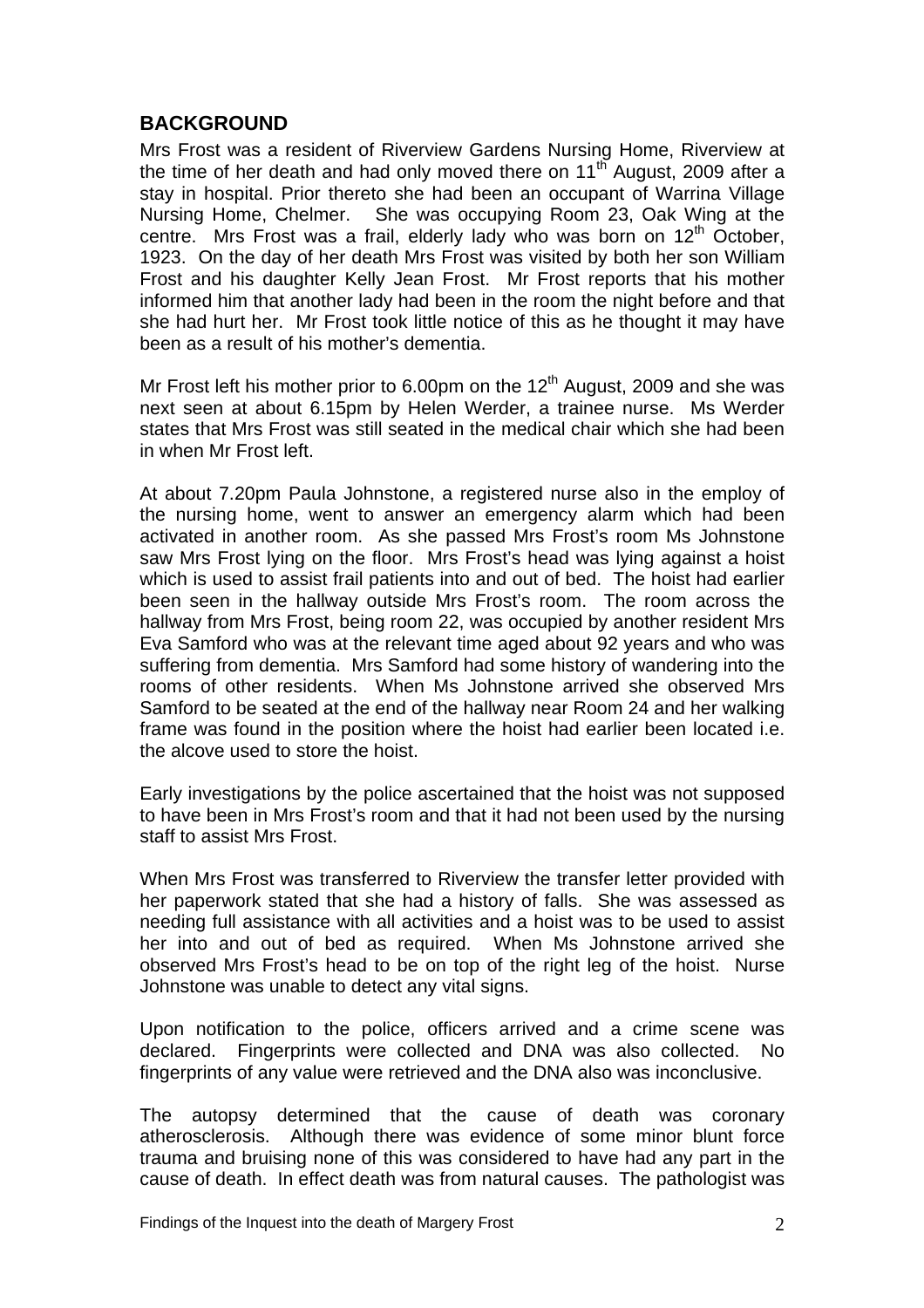of the opinion that some of her other medical conditions, such as Alzheimer's disease and Diffuse Lewy body disease would have made it difficult for her to seek assistance or complain about chest pain from an impending heart attack.

As Coroner, an Inquest was held because of some concern based on material provided that there may have been some incorrect storage of the hoist and perhaps insufficient staff to care for the number of residents of Oak Wing where Mrs Frost was then residing. There was also concern about what steps were taken to prevent patients known to wander from going into the rooms of frail and defenceless patients. I want to make it very clear that no blame attaches to Mrs Samford.

# **RIVERVIEW GARDENS NURSING HOME**

Riverview Gardens is a Nursing Home operated by the Salvation Army. In about July, 2009 Riverview Gardens became operational. Consequently it had been in operation for only about 1 month prior to the death of Mrs Frost. I am prepared to accept that at that time the staff were getting used to a different work environment in that previously they had worked in a multiple bed ward environment and now the residents were housed separately in individual rooms. This of course is preferable for the patients, affording them more privacy and dignity but it also means that staff do not have patients under almost constant observation.

At the relevant time there was three (3) nursing staff on duty in Oak Wing, these being Helen Werder, Kildip Kaur and Paula Johnstone. After the death of Mrs Frost the home undertook a review of staffing levels and operations and some minor changes were made. These included the appointment of one extra staff member who would float between the various sections as required but is not permanently attached to any particular wing. In addition staff breaks have been staggered so that there is always staff available to attend to the needs of the patients.

# **LIFTING HOISTS**

At the time of this incident the hoists were stored in alcoves located in the corridors. These hoists are battery operated and staff was required to store them in the alcoves with the foot brakes in place. Each alcove has a battery charger built in so that the hoists can be recharged from time to time. There was no other means of securing the hoists and it was up the staff to ensure that after use they were returned to the alcove and the brakes applied. It is clear that on this day that did not occur as the hoist, which it was said by both Ms Werder and Mr Kaur was located in the alcove and had not been taken by them into Mrs Frost's room. How the lift got into Mrs Frost's room and how she was removed from the chair she had been observed to be sitting in by Ms Werder, will always be unclear. It is also something of a mystery how Mrs Samford's walking frame came to be in the alcove and she was found seated some small distance away in the corridor. If she required the frame to move about how did she get from the alcove to where she was found sitting? There has been speculation that she may have used the hoist to walk and gone into Mrs Frost's room for some unknown purpose.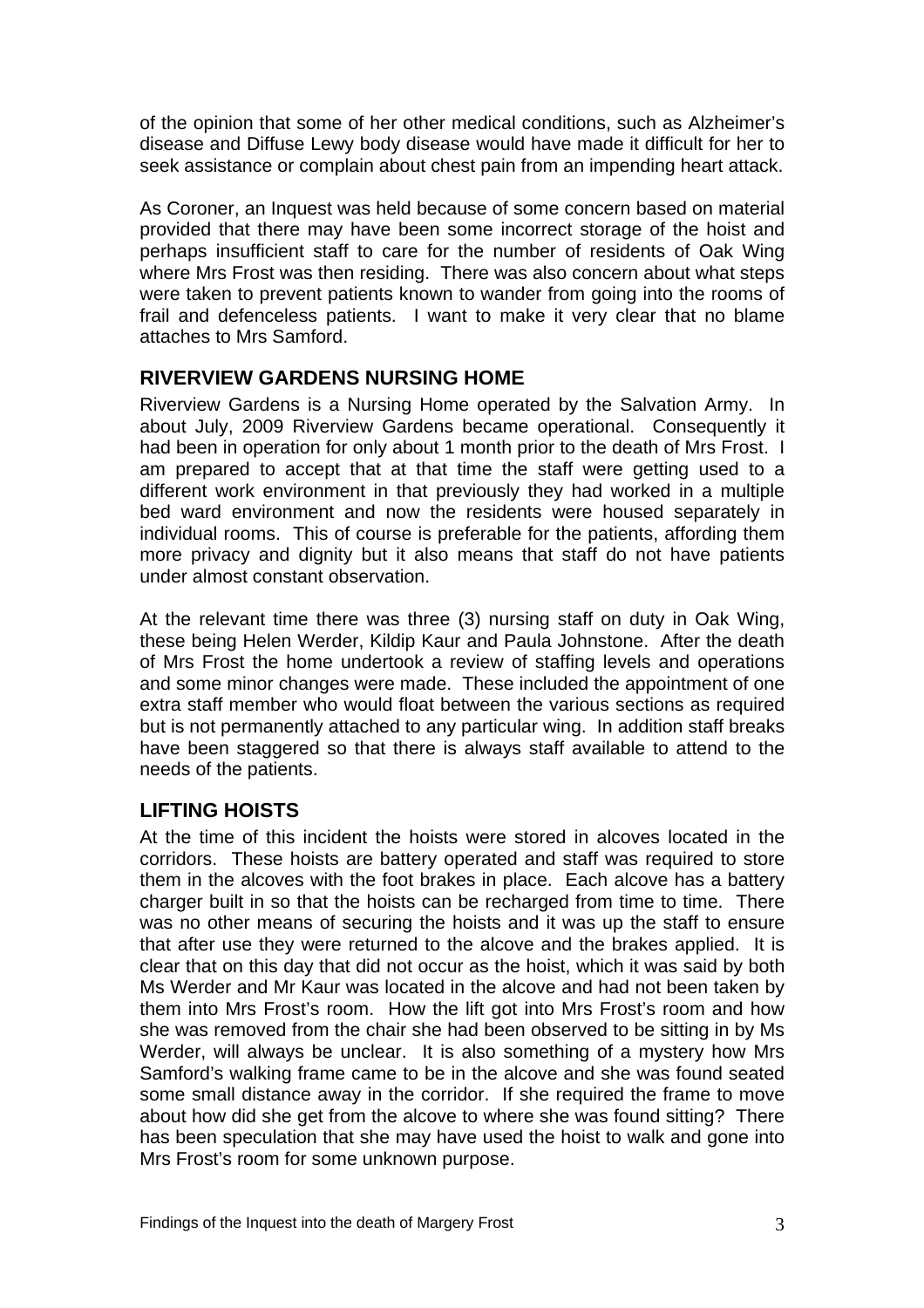Since Mrs Frost's death the Home instigated an audit process whereby the hoists are checked to be in the alcoves and checked to ensure that the brakes are engaged. I understood this to be a process which would not be a daily requirement but would be done on a "regular" basis whatever that might mean.

## **FAMILY CONCERNS**

The family did not express any particular concerns about the Home and have always expressed that they were satisfied with the care their mother received during the brief time she was there. The Inquest was called due to some concerns about the storage arrangements for the hoist such that it should not be accessed by persons other than trained staff.

# **ISSUES FOR THE CORONER**

Apart from the findings required pursuant to the Act the issues which have arisen are:

- (a) the staffing levels at the Riverview Gardens Nursing Home; and
- (b) the storage of the lifting hoist.

#### *Staffing at the Riverview Gardens Nursing Home*

Since Mrs Frost's death and some of the concerns which I, as Coroner expressed at an early stage have been addressed. I am informed that the home has made some changes which include the following staffing proposals:

- (a) an additional staff member to act as a "floater" to assist as required; and
- (b) Tea/meal breaks are to be taken so that not all rostered staff are absent at the same time.

Both Counsel for the Home and for the nursing staff Johnston and Werder have submitted that in these circumstances which the Home has now established that no further comment should be made. I accept that those submissions are validly made but it is always of some concern that many of these issues are not addressed until there is an incident. However I equally accept that the Home had not long been operating in these new wings and there was clearly some "tweaking" of arrangements to be made with operational needs. I am satisfied that the Home has made every attempt to learn from this incident and has responded appropriately and quickly.

After hearing evidence about the cost of CCTV monitoring I would agree that may well be an expensive alternative. Whilst I note both Counsel have been at pains to note there have been no prior incidents similar to that which occurred here nor that there is any direct link between Mrs Frost's cause of death and the lack of staff or the presence of the hoist and whilst I acknowledge the force of those comments, these were still issues which a Coroner did need to consider particularly having regard to Section 28 of the Act.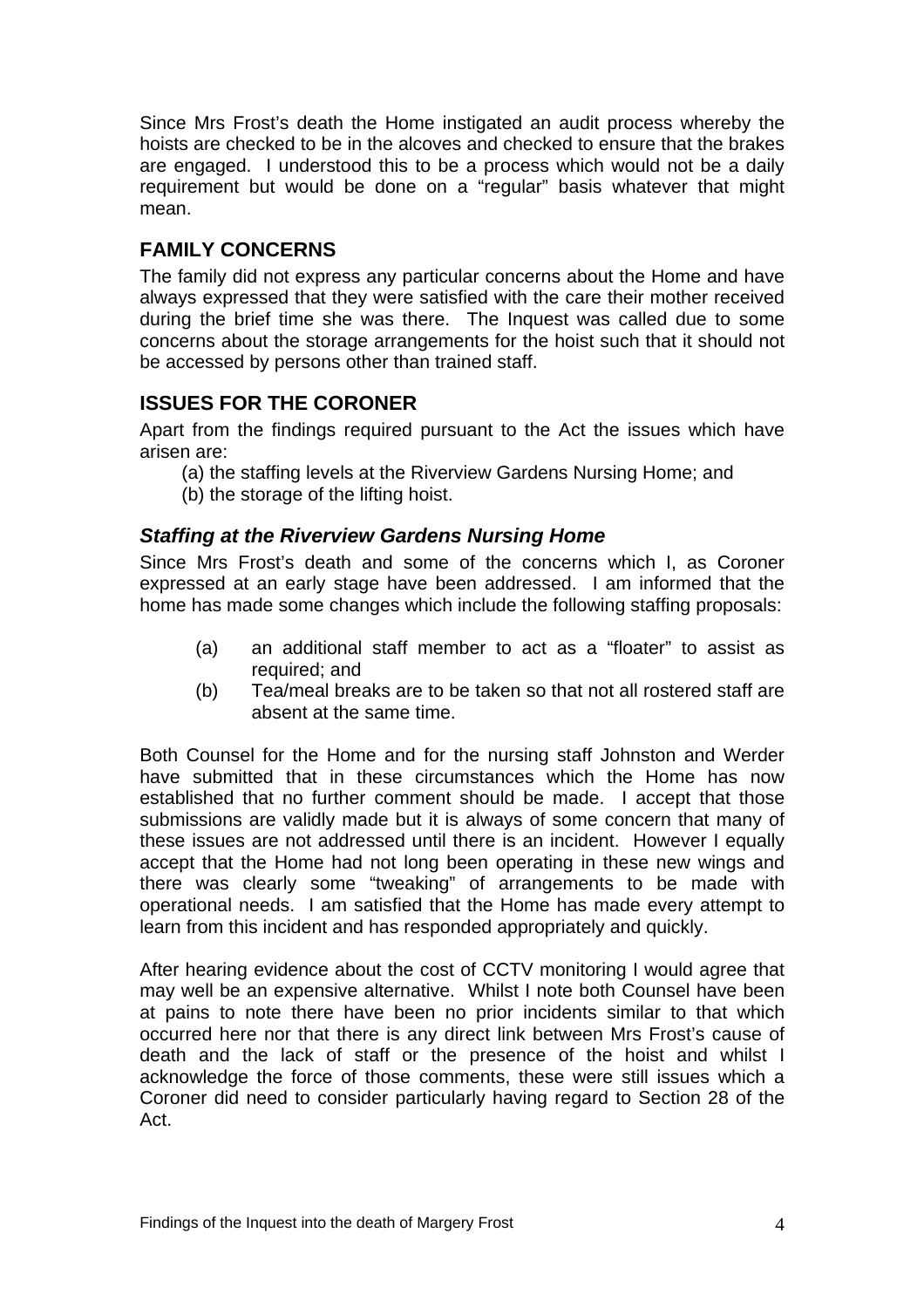#### *Storage of the lifting hoist*

The second issue of some concern was the storage of the lifting hoist. As noted above it is not clear how the lift came to be in the room of Mrs Frost. Was it placed there by Mrs Samford or another resident or by a member of staff who was called away urgently and simply forgot to relocate it? These are questions which are unlikely to be definitively answered. No staff member who was interviewed by police admitted to placing the hoist there and at the relevant time Oak Wing was effectively unattended due to the staff being on a tea break together. This meant that Oak and Wattle wings were effectively being supervised by staff from Wattle wing.

Again both Counsel for the Salvation Army and the nurses Johnston and Werder submitted to the effect again that there is no direct evidence linking the death of Mrs Frost to the presence of the hoist in her room. I accept that, as it is clear from Dr Urankar's findings that Mrs Frost's death was as the result of coronary atherosclerosis and not related to the hoist in any way or a lack of staff. Whilst it is clear that there was some minor trauma to her head consistent with the position in which she was located on the hoist and this suggests she may have struck her head on a part of the hoist prior to death I accept that there is no evidence that the hoist was directly related to the cause of the death.

After considering the evidence and the submissions made I am prepared to concede that storing the hoist by a locking mechanism additional to the already fitted foot brake may not be practical or necessary. Whilst I note there were submissions that the locking of the hoist may impede its use in emergent situations I doubt this would be the case. However the necessity to lock the hoist would be obviated if the audit process is properly maintained. I am satisfied that the Salvation Army is prepared to continue this process into the future. It is probably as likely that someone would forget to lock the hoist into position as he/she may forget to return it to the designated alcove and apply the foot brake.

During the course of evidence a number of options were visited as to how best to monitor the situation of ensuring the hoists were returned to the alcoves. CCTV monitoring was considered but privacy issues as well as the cost factor realistically make it a non viable option at this time.

Another option of monitoring is by way of the fixing of some type of electronic personal monitor to those residents known to wander. This was a suggestion raised by a member of the nursing staff but it would be an issue that would have to canvassed with patient rights advocates and clearly would need to be a matter of consent from family members. It has attractions, particularly when it potentially could help ensure the safety and well being of a person who may no longer have the capacity to self assess his/her safety needs. However it does not overcome the situation of a patient who misguidedly decides to use the hoist, as any personal electronic monitor would operate only if the resident were to wander outside the grounds. Using it within the home would be impractical and may effectively make residents prisoners within their rooms, a totally undesirable consequence.